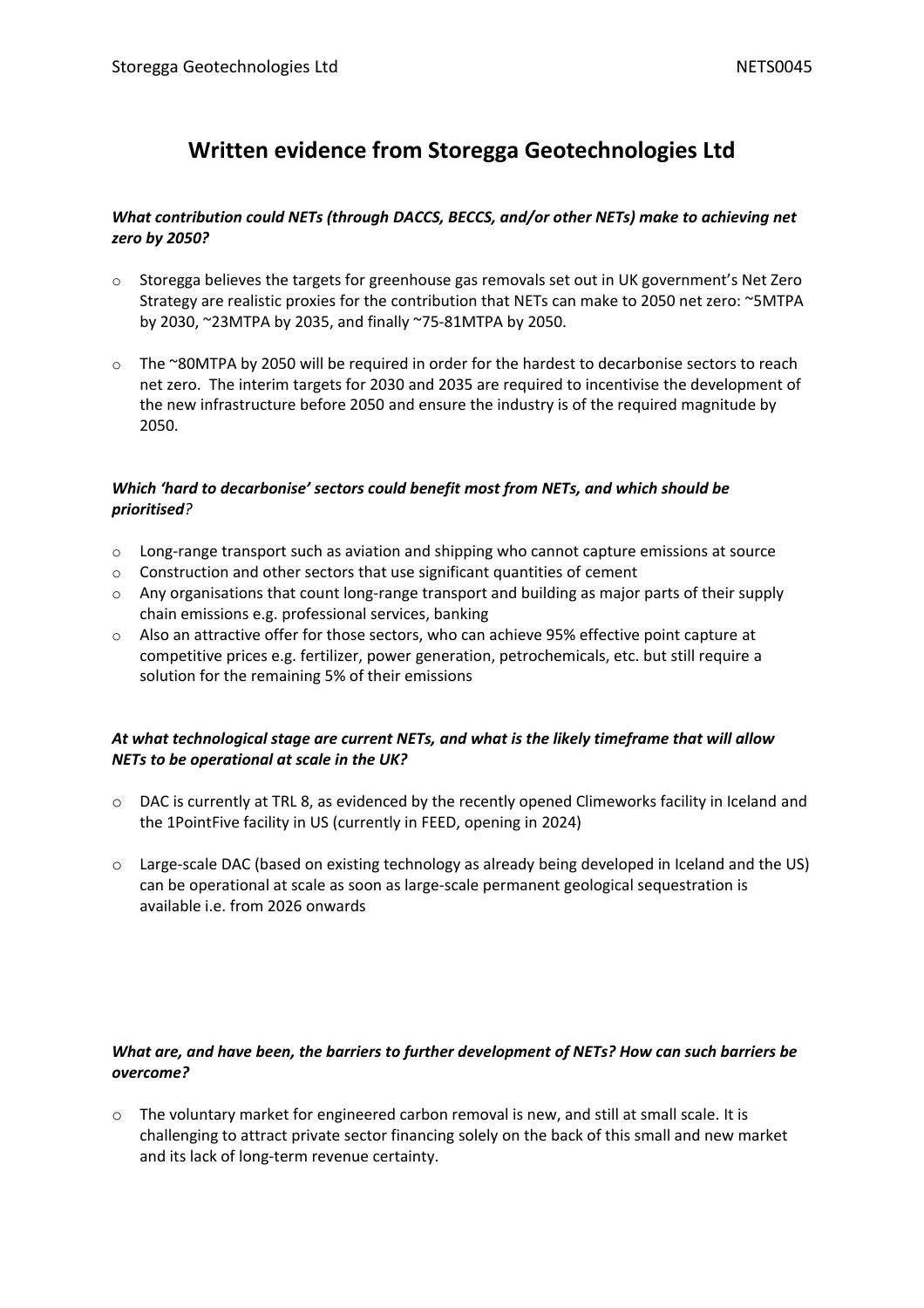- $\circ$  This barrier could be overcome by creating: a) a liquid market for carbon removal credits; and b) ensuring emitters have a strong financial incentive to buy those credits. Both these points are explicitly highlighted in the UK Government's net zero strategy.
- $\circ$  There are multiple possible support mechanisms to overcome this barrier: inclusion in a UK emissions trading scheme (ETS), and award of contracts for difference (CfD).
- $\circ$  In addition to this revenue risk, the First of a Kind (FOAK) plants will also face the additional barrier of allowing future developers to profit from their learnings (thus driving down future costs), while having locked in the initial FOAK costs during their own lifetime. To overcome this FOAK investment barrier, capex support through the UK Infrastructure Bank would be a fitting mechanism

#### *What, if any, are the links and co-benefits to other technological innovations, such as sustainable aviation fuel or sustainability in the energy sector?*

 $\circ$  DAC facilities based on Carbon Engineering's (CE) technology require thermal energy to release the air-captured carbon. Research done by Storegga, CE (and others) in Project Dreamcatcher (as part of the BEIS GGR innovation competition) suggests this thermal energy can also be provided by hydrogen (instead of natural gas). This means that DAC facilities could become early, large scale clients of UK hydrogen producers. The research has also considered the potential role of renewable electricity.

# *What are the trade-offs between availability of land and availability of sustainable biomass to make NETs a viable option in and beyond the UK? N/A*

#### *What are the options for the storage of captured carbon, whether onshore or offshore?*

- o Storegga believes that the optimum model for the storage of captured CO**<sup>2</sup>** is in secure and permanent deep geological storage. In the UK, this will be offshore. Thirty per cent of the UK's known offshore CO2 storage resource (23.8Gt) lies within 50km of the offshore pipeline corridors at St Fergus. This resource could store the equivalent of 65 years of the UK's 2018 emissions to enable the UK's transition into a net zero future and also support our international neighbours to do the same. Given the higher cost of capture that DAC has compared to industrial capture applications, it is likely that DAC systems will be located close to where there is significant excess capacity for offshore transport and storage such that CO2 captured from DAC applications did not displace CO2 from industrial capture from limited pipeline and storage capacity.
- o Storegga is the lead developer of the Acorn carbon capture and storage offshore project at St Fergus in north east Scotland which will used depleted and well-understood gas fields and saline aquifers to store CO**<sup>2</sup>** securely and permanently. Storegga is planning on developing Europe's first large scale direct air capture plant in Scotland and to dispose of the captured CO<sub>2</sub> in the Acorn store.
- o Storegga is not considering the use of onshore CO**<sup>2</sup>** storage because of the availability of offshore geological storage and the current regulatory constraints around onshore Co2 storage.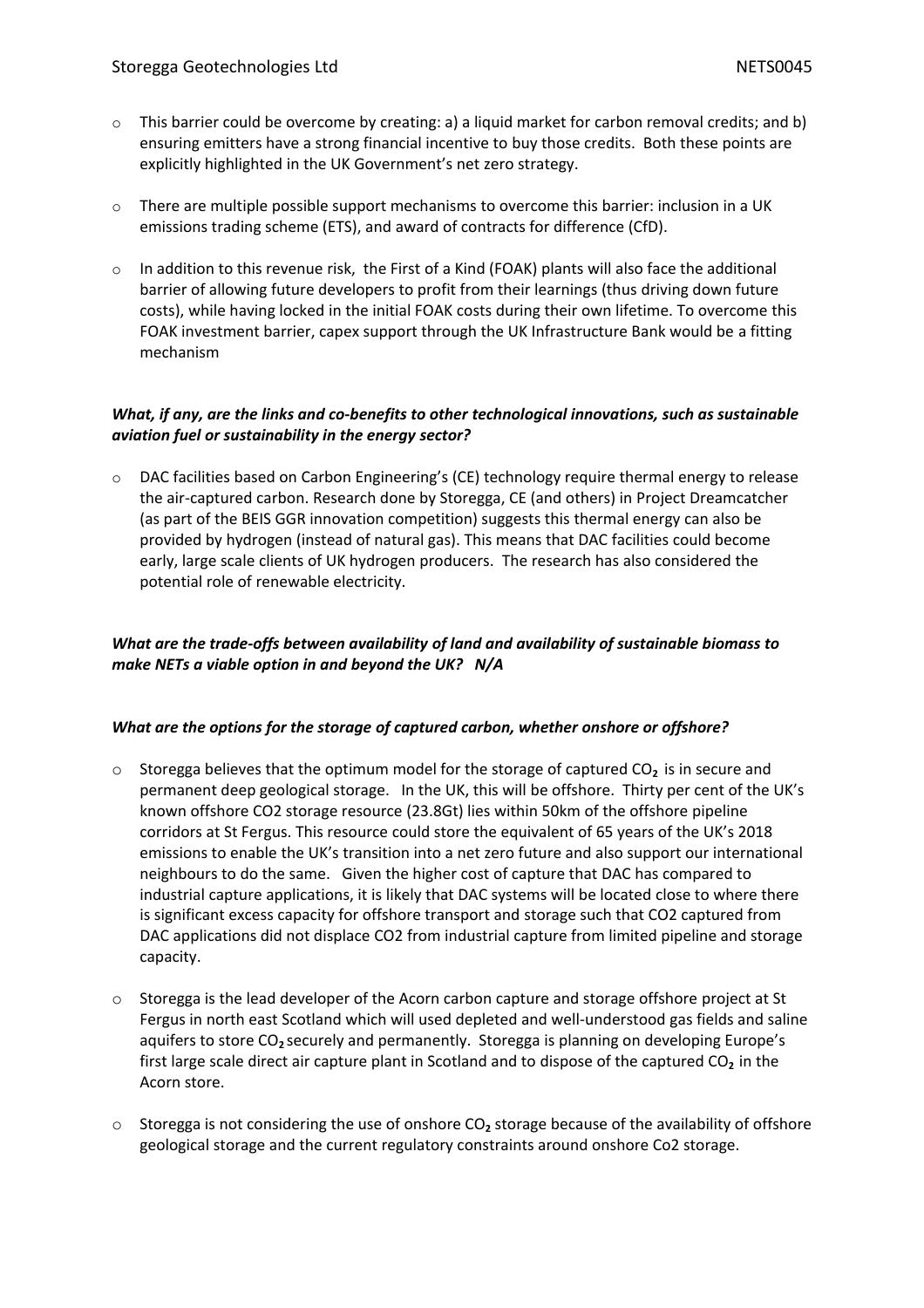#### *What other drawbacks for the environment and society would need to be overcome to make NETs operational?*

- o Storegga believes that the use of direct air capture technology, combined with permanent geological storage, is a technology that can deliver significant reductions in CO<sub>2</sub> emissions with a limited environmental footprint acceptable to society.
- $\circ$  As with all carbon capture technologies, DAC requires energy to operate. It is essential that the energy used is itself fully decarbonised, and the embedded emissions in the plant itself are also eliminated during the earliest operation.

# *Given the proposed role of NETs in climate change modelling, is there a danger of over-reliance on these technologies in net zero strategies?*

- $\circ$  Storegga believes that NETs is a valuable technology in the net zero toolbox. Over-reliance will not become an issue if limited to hardest to abate volumes that remain after emission reductions. This can be achieved by appropriate pricing mechanisms.
- $\circ$  Any "early" development of NETs before 2050 is not (and should not) be aimed at avoiding required emissions reductions – but done to ensure that by 2050 the industry exists at the required scale to achieve UK wide net zero targets.

# *How should the UK Government support the further development of NETs?*

- o Create a policy support mechanism to give long-term revenue certainty e.g. through inclusion in ETS or through CfD
- o CAPEX support, e.g. through UK Infrastructure bank, to minimize risk of a FOAK asset becoming a "stranded asset" (could happen once the initial CFD expires and second or third generation plants come online)
- o Better link strategies between carbon storage development and NET development. The large volumes of NETs required by 2035 and 2050 require early consideration in the build-out plans of the respective carbon T&S systems

# *What policy changes, if any, are needed to ensure the UK gains a competitive advantage and remains at the cutting edge of this sector?*

- o With access to a significant proportion of Europe's geological carbon storage, the UK has the potential to build competitive advantage and provide negative emission credits to all of Europe.
- $\circ$  In addition to all the policy supports outlined above, it is necessary to ensure that UK DAC negative emission credits are recognised under the *carbon removal certific*ation currently being developed by the EU. Achieving this would open up a large market of EU-based emitters to sell UK-generated negative emission credits.

# *The Government has indicated it will publish a Biomass Strategy in 2022, including the role of BECCS. What should be included in this strategy?*